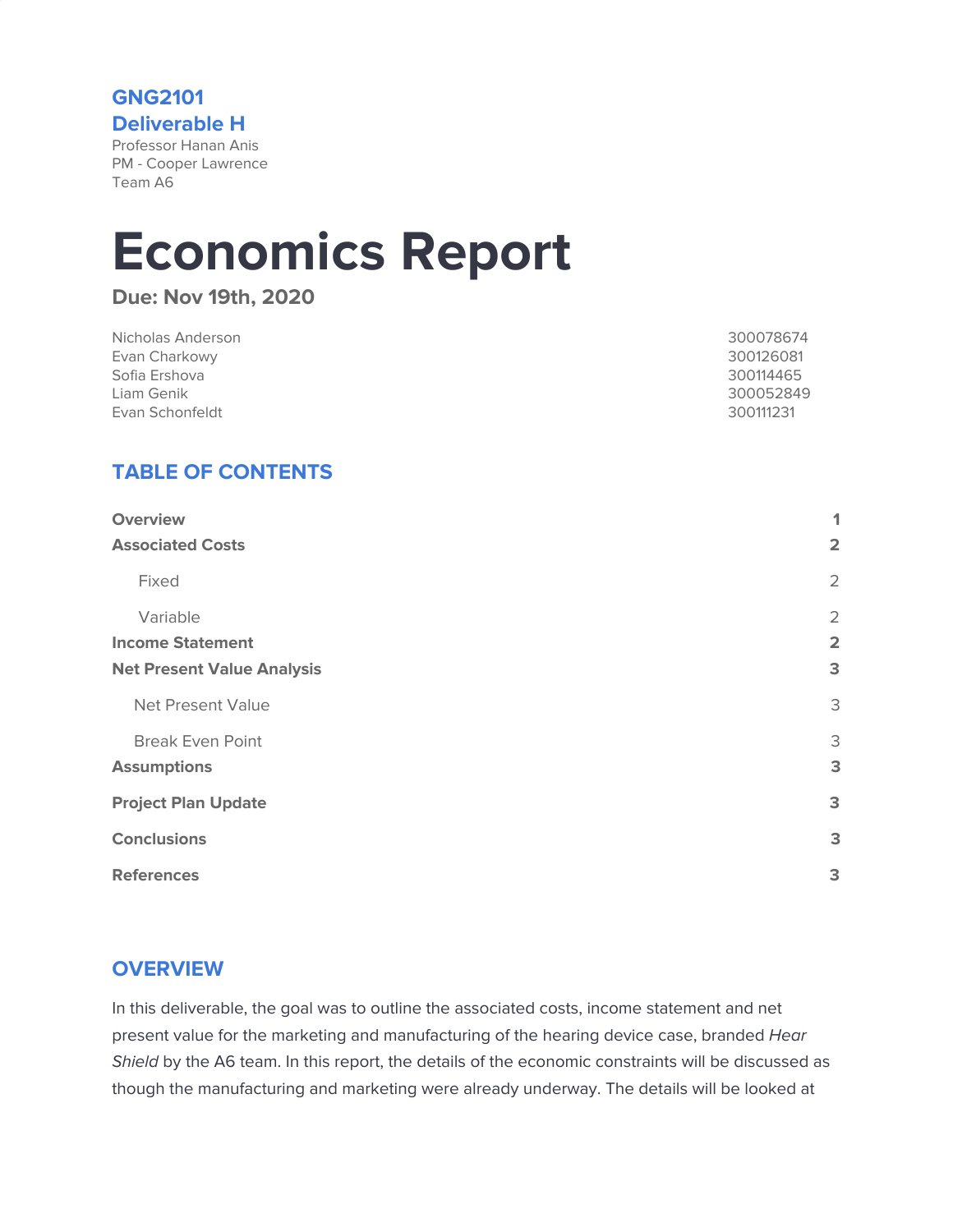from a start-up business point of view separate from the University of Ottawa to allow for the most accurate numbers.

# <span id="page-1-0"></span>**ASSOCIATED COSTS**

| Cost                      | <b>Direct/Indirect</b> | <b>Variable/Fixed</b> | <b>Type</b>     |
|---------------------------|------------------------|-----------------------|-----------------|
| Electricity               | <b>Direct</b>          | Variable              | Expense         |
| Marketing                 | Indirect               | Fixed                 | Expense         |
| <b>Printing Materials</b> | <b>Direct</b>          | Variable              | Material        |
| Equipment                 | <b>Direct</b>          | Fixed                 | <b>Material</b> |
| Depreciation              | Indirect               | Fixed                 | Expense         |
| <b>Salaries</b>           | <b>Direct</b>          | Fixed                 | Labour          |
| Overhead                  | Indirect               | Variable              | Expense         |
| Rent                      | Indirect               | Fixed                 | Expense         |
| Taxes                     | Indirect               | Fixed                 | Expense         |
| Debt                      | Indirect               | Fixed                 | Expense         |

Above is a list of all the costs which the company will experience when developing our waterproof case for the Nucleus 7, however the price of the device is different in that it will be what the consumer pays for the product. Our company's goal is to achieve a price which is significantly less than the sound processor which the product aims to protect. Thus, a 30% profit margin will be applied to our products as this is considered an above medium return with most products, however it will still land our product with a price which is far less expensive than the Nucleus 7 due to the sound processor's price being quite large.

## <span id="page-1-1"></span>**INCOME STATEMENT**

Since our product was designed for the Nucleus N7, we will have to work with their company to ensure that all legalities are taken care of and that the device is compatible with the product. They will probably also want a share of the profits to be able to use their product for ours. If our operations expand to include other hearing aid companies, this will be true for them as well.

## **Overview**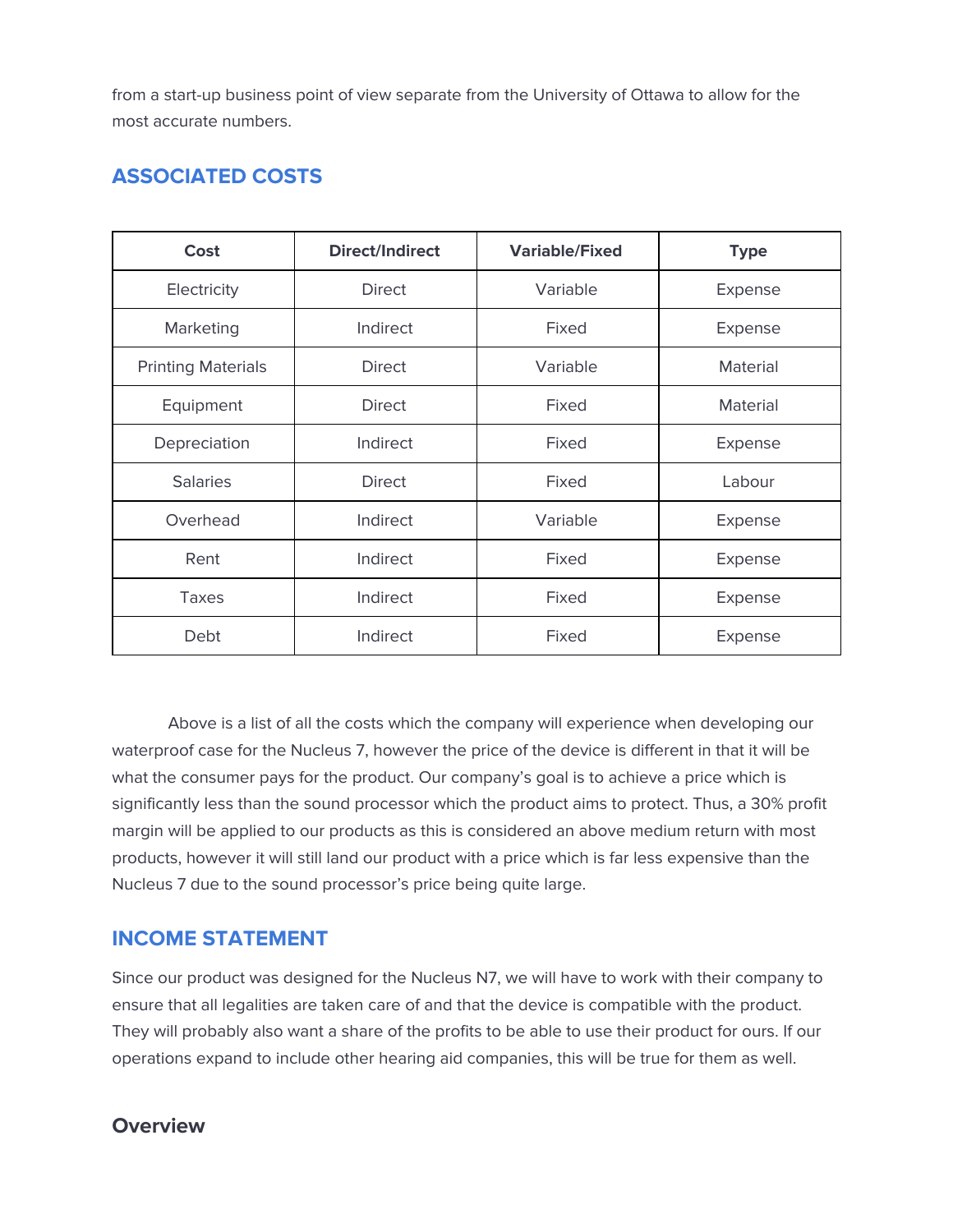In order to create an income statement, we will need to calculate the cost per unit, sales revenue, gross profit, operating expenses and operating income. Using some assumptions that we made and which will be outlined in a later portion, we can roughly calculate our expected revenue and manufacturing and operating costs. This will be used for our NPV analysis to determine our break-even point and ultimately, whether our company would be profitable.

## **Calculations**

#### **Cost per unit:**

Materials include: ABS plastic for the case, O-ring, silicon filling, tracker

#### **Price of material needed to manufacture one unit:**

ABS plastic: the average cost of this material is around \$0.15 per gram. We have estimated the mass of our device to be approximately 9 grams, so the cost for making one unit would be \$0.15 \*  $9 = $1.35$ 

O-ring: the o-ring that we used came in a pack of 2, cosing \$5.10. We only need one, so the cost of the o-ring component is \$2.55.

Silicon filling: the silicon molding kit that we used to develop our prototype cost \$39.99 for an approximately 626 mL container. Based on the dimensions of the case (volume: 14 mL) the device itself (volume: approx. 5 mL) and the tracker which will go in the device (volume: approx. 5 mL), we have estimated that the volume of silicon used for the case is 4 mL. From the cost per 626 mL, we can figure out the cost per mL and multiplied by 4, the cost of silicon for 4 mL for one unit is \$0.26.

Tracker: the cost of one tracker is \$15.31

**Cost per unit:** \$1.35 + \$2.55 + \$0.26 + \$15.31 = \$19.47

30% of the price: \$5.84

**Sales price per unit:** \$25.31

#### **Operating expenses:**

Operating expenses for our company would include utilities, marketing, cost of operating equipment, depreciation, salaries, rent and other overhead (such as legal fees for the right to use the N7 device).

Utilities: \$400 \* 12 = \$4,800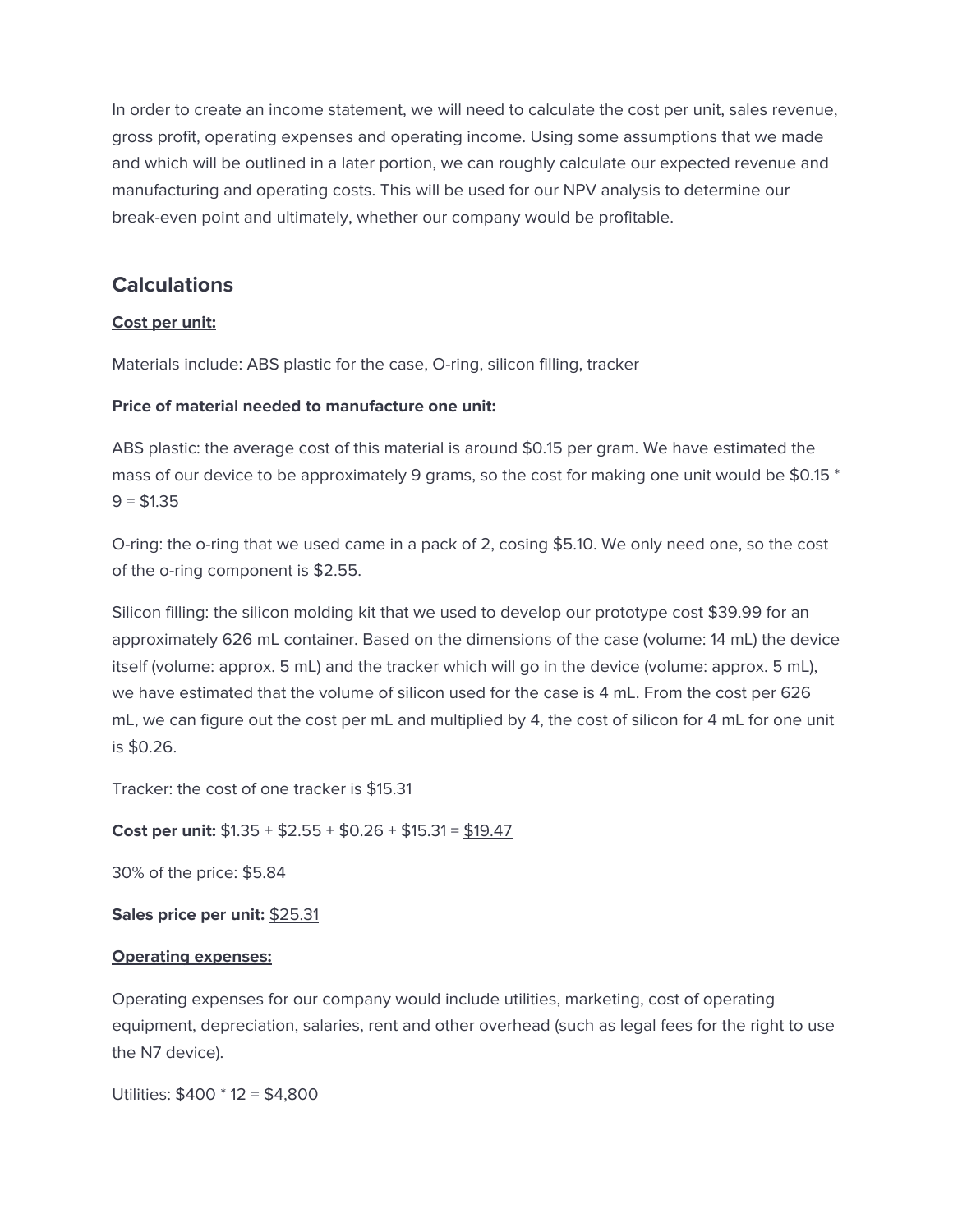Marketing: \$10,000

Equipment operating cost: \$6 \* 337 = \$2,022

Salaries: \$15 \* 8 \* 4 \* 48 = \$23,040

Rent: \$3 \* 500 \* 12 = 18,000

Other overhead: \$10,000

**Total operating expenses:** \$67,862

## **Income Statements (3 years)**

#### **Year 1: (10,000 sold)**

| <b>Sales Revenue</b>      | \$253,100 |
|---------------------------|-----------|
| <b>Unit Cost</b>          | \$194,700 |
| <b>Gross Profit</b>       | \$58,400  |
| <b>Operating Expenses</b> | \$67,862  |
| <b>Operating Income</b>   | $-$9,462$ |

#### **Year 2: (11,000 sold)**

| <b>Sales Revenue</b>      | \$278,410   |
|---------------------------|-------------|
| <b>Unit Cost</b>          | \$214,170   |
| <b>Gross Profit</b>       | \$64,240    |
| <b>Operating Expenses</b> | \$67,862    |
| <b>Operating Income</b>   | $-$ \$3,622 |

#### **Year 3: (12100 sold)**

| <b>Sales Revenue</b> | \$306,251 |
|----------------------|-----------|
| Unit Cost            | \$235,587 |
| <b>Gross Profit</b>  | \$70,664  |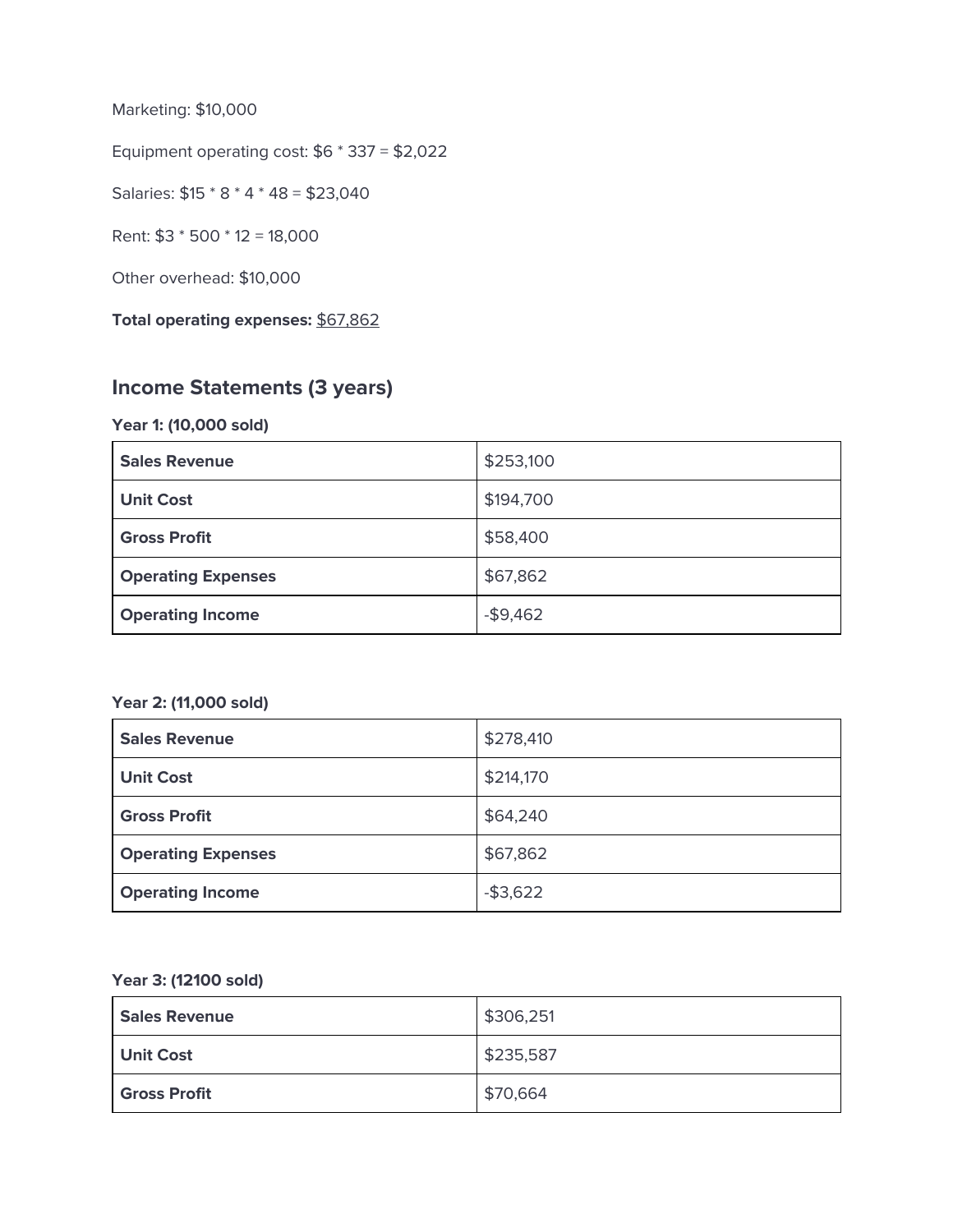| <b>Operating Expenses</b> | \$67,862 |
|---------------------------|----------|
| <b>Operating Income</b>   | \$2,802  |

# <span id="page-4-1"></span><span id="page-4-0"></span>**NET PRESENT VALUE ANALYSIS**

## **Net Present Value**

Our business would break even once the profit is positive. Without accounting for taxes and interest and simply the operating income, the business would break even after the third year. However, after accounting for taxes and interest, a net present value analysis is necessary to determine the future value of the business and when it would break even based on present value.

#### **After 3 years:**

Operating income: \$2,802

Interest: \$2,802 \* 0.05 = \$140.10

Earnings before taxes: \$2,801 - \$140.10 = \$2,661.90

Taxes: \$2,661.90 \* 0.15 = \$399.29

Earnings after taxes (net income): \$2,661.90 - \$399.29 = \$2,262.62

<span id="page-4-2"></span> $PV = (\text{$}2,262.62)/(\text{$}1+\text{$}0.05/\text{$}12)\text{$}3 = \text{$}2,234.57$ 

## **Break Even Point**

Given that the present value is still positive even after interest and taxes, it is safe to conclude that the business would break even in the third year of operations, assuming all assumptions that were made hold true.

## <span id="page-4-3"></span>**ASSUMPTIONS**

In order to calculate all the costs and profits for this report, we made several assumptions about the product we will be producing:

The unit price of our product would be the cost of material needed to manufacture one unit, plus 30% of that cost to maximize profit. We decided that setting our price to that point would ensure minimal loss and help us to break even as fast as possible. As well,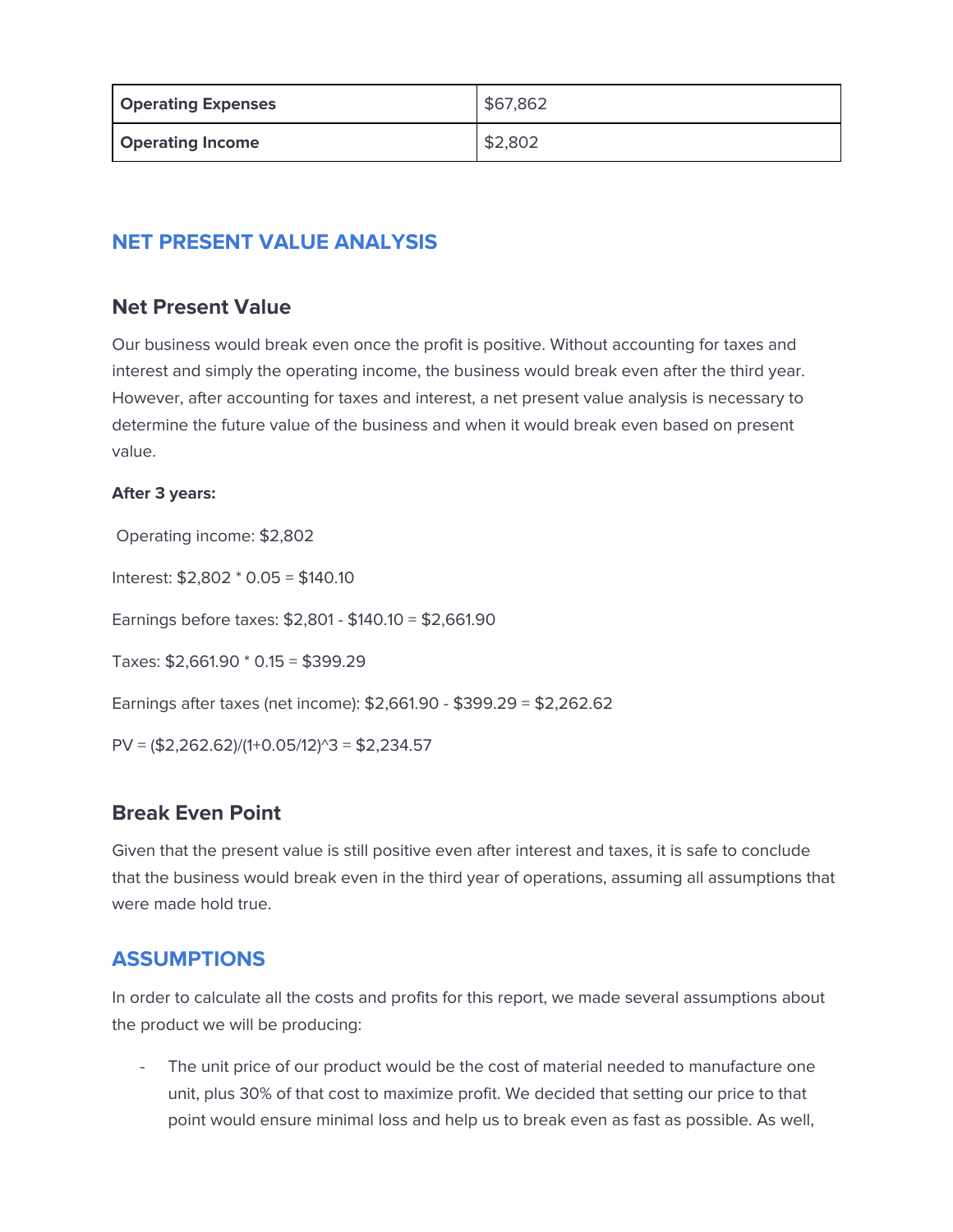one of our design criteria was that the cost of the device would be low compared to the cost of the hearing device itself and setting our cost to that would satisfy that criteria.

- To determine how many units we are projected to sell, we made a few assumptions about the target audience for our product. Hear-it.org estimates that about three million Canadians suffer from hearing loss and of those, around 510,000 (17%) wear hearing aids. We will assume that we will distribute our product nationwide, since shipping it around the country is not too difficult and it is hard to find hearing loss statistics for specific regions or provinces. There are many types of hearing aids available in Canada, however our product was designed specifically for the Nucleus N7. Since it is a very specific type of hearing aid, we will assume that about 5% of all hearing aid wearers wear the Nucleus N7, bringing the number to 25,500. We cannot assume that every Nucleus N7 wearer will buy our product for various reasons, and because of that, we will assume that we will sell about 10,000 units per year, at least for the first few years of production. This would be until we expand and get other hearing aid manufacturers to partner with us, after which the unit sales are expected to increase.
- We will assume that sales will increase by 10% each year. This assumption was made as it is expected that marketing and sales of the product will encourage more sales.
- For the purposes of this analysis, for simplicity's sake we will assume that we would be manufacturing our products at the cost of the materials for developing our prototype. However it is important to note that eventually, we would be buying the materials in bulk to reduce material costs.
- We will assume rough estimates for volumes and dimensions, since we have to calculate them and exact dimensions for some components are not on hand. As well, rounding to whole numbers will be done.
- We are assuming that we are excluding taxes and interest for the income statement. Those calculations are not required as per the deliverable instructions. However for the net present value analysis, we will assume a 5% yearly compound interest rate, as an upper bracket given by Canadian banks, and an income tax rate of 15%, the net tax rate after general tax reduction on Canadian businesses.
- We will assume that utilities cost around \$400/month. We would probably start in a small space, and utilities average around that price in the area.
- We will assume that the price of labour is \$15/hour (minimum wage as the assembly job does not require too much specialized skill). We have 10 workers (small for a startup) working 8 hour days (a normal workday), four days a week (extra weekend as we are starting out and have a very specific product as of starting that will not be in very high demand), with four weeks of vacation time. These are reasonable working conditions.
- We will assume we have a 500 sq. ft. building (starting small) and rent on average is \$3/sq. ft./month.